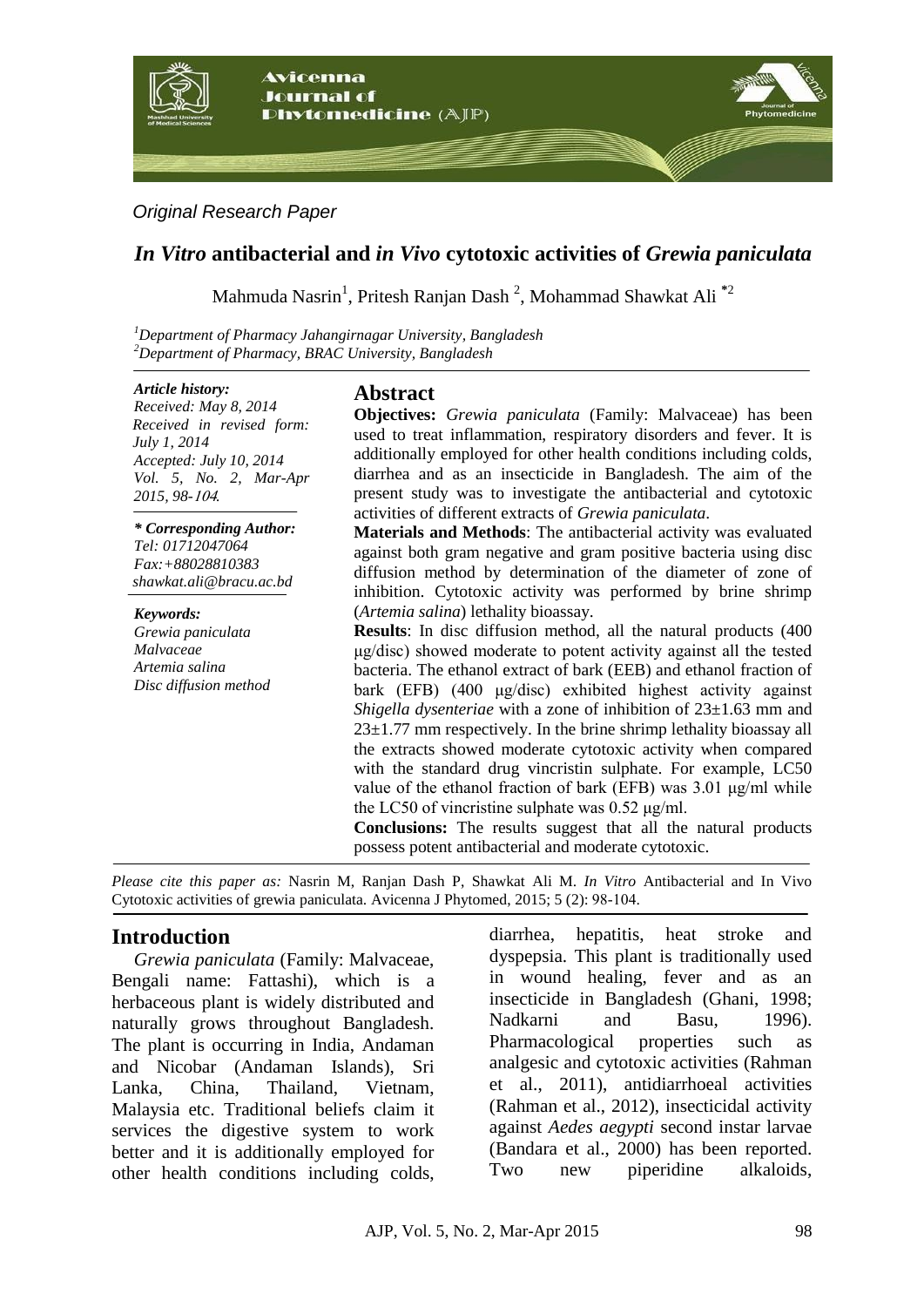microcosamines A and B were isolated from leaves and showed significant larvicidal activity against *Culex quinquefasciatus* (Feng et al., 2008). As a part of our continuing studies (Nasrin et al., 2013; Dash et al., 2014b) on natural products for their pharmacological properties, we investigated different extracts of *Grewia paniculata* for their antibacterial and cytotoxic activities.

## **Materials and Methods Collection of the plant**

The plant of *Grewia paniculata* was collected from the local area of Gazipur, Dhaka, Bangladesh in September, 2011. The collected plant was then identified by Bushra Khan, Principal Scientific Officer, Bangladesh National Herbarium, Mirpur, Dhaka and a voucher specimen has been deposited (DACB: 35,942) for further reference.

## **Extraction and fractionation of the plant material**

The plant parts were extracted by a cold extraction method. The bark (1000 g) and leaf (400 g) powder were taken and soaked with 3000 ml and 900 ml of ethanol for 3 consecutive days at 25 °C. The extracts were filtered and evaporated on rotary evaporator under reduced pressure. Recovered solvent was again used for percolation for another 3 days. The process was repeated three times to obtain 132 g bark (yield 13.2%) and 16.94 g leaf (yield 4.24%) extract of *Grewia paniculata*. The bark extract was further partitioned using petroether, chloroform and ethanol. The ethanol extract of the bark (EEB), as well as petroether fraction (PEF), chloroform fraction (CHF), ethanol fraction (EFB), and ethanol extract of leaf (EEL) were subjected to antibacterial and cytotoxic activity test.

# **Drugs and chemicals**

Ethanol and DMSO (dimethyl sulfooxide) were purchased from Merck, Germany. Ciprofloxacin was obtained from Oxoid Ltd., Basingstoke, England. Vinchristin sulphate was purchased from Cipla Ltd., Goa, India.

# **Phytochemical screening**

All the extracts of *Grewia paniculata* were qualitatively tested for detection of carbohydrates, tannins, flavonoids, saponins, proteins, steroids, alkaloids, glycosides, glucosides and resins following standard phytochemical procedures (Ghani, 2003).

## **Test organisms**

The bacterial species of gram positive and gram negative used in the present study were *Staphylococcus aureus* (*S. aureus*), *Bacillus cereus (B. cereus)* and *Escherichia coli* (*E. coli*), *Pseudomonas aureus* (*P. aureus*), *Shigella dysenteriae* (*S. dysenteriae*), *Klebsiella pneumoniae* (*K. pneumonia*). These were collected as pure culture from the Institute of Nutrition and Food Sciences (INFS), University of Dhaka, Dhaka. Simple zoological organism *Artemia salina* was used for cytotoxicity study.

## **Antibacterial screening**

## *Disc diffusion method*

*In vitro* antibacterial screening of all the extracts was carried out by the disc diffusion method (Bauer et al., 1966). All the bacterial strains were grown and maintained on Muller Hinton agar (Hi media, India) media at  $37^{\circ}$ C and pH  $(7.3\pm0.2)$ . The bacteria were sub-cultured overnight in Muller Hinton broth, which was further adjusted to obtain turbidity comparable to McFarland (0.5) standard when required (Sein et al., 2008). The test microbes were taken from the broth culture with inoculating loop and transferred to test tubes containing 10.0 mL sterile distilled water. The inoculums were added until the turbidity was equal to 0.5 McFarland standards. Cotton swab was then used to inoculate the test tube suspension onto the surface of Muller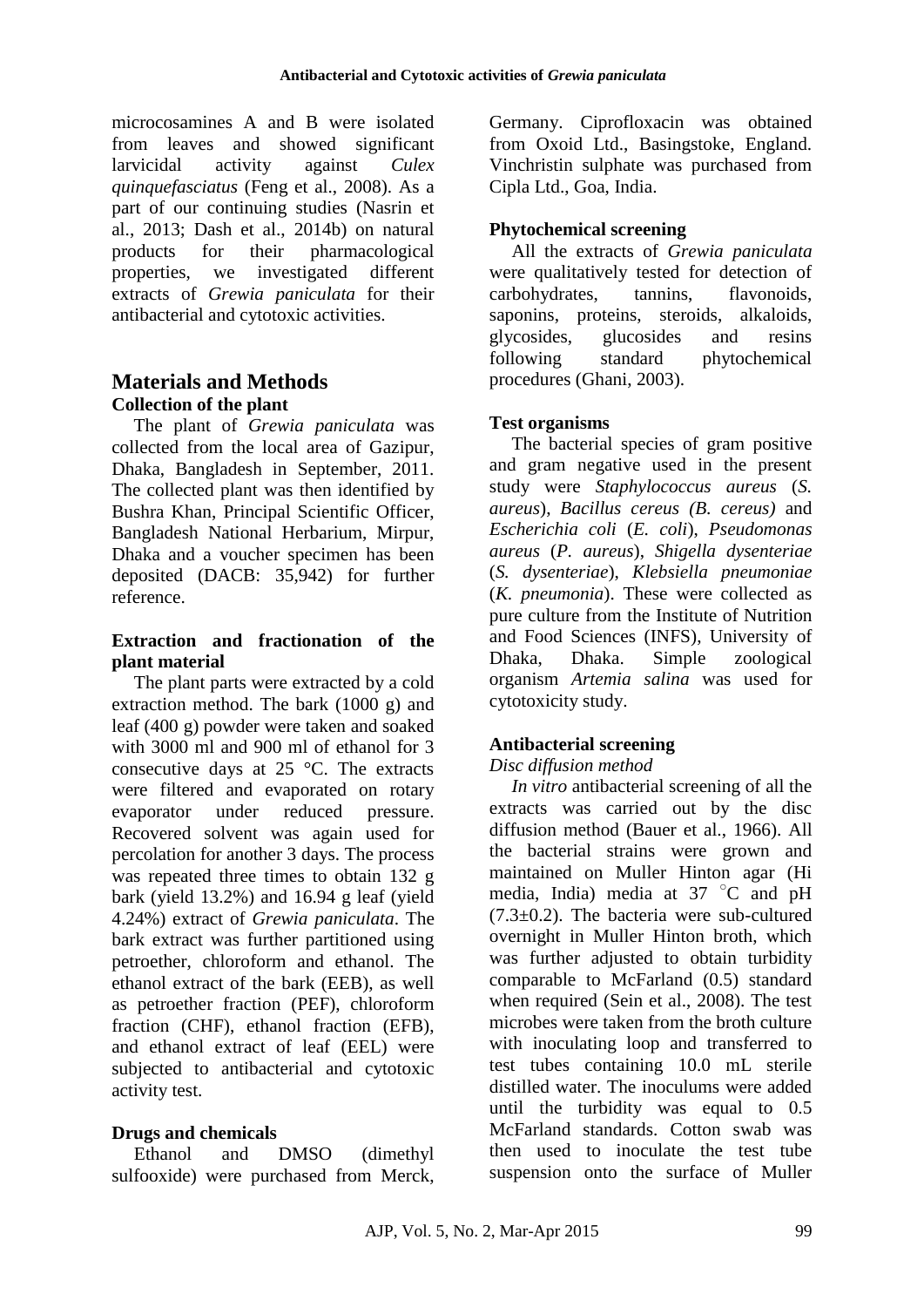Hinton agar and the plate was allowed to dry. Sterilized Whatman paper discs (6mm in diameter) were treated with 10 μl of a solution of 40 mg/ml of the extracts using a micropipette and dried in air under aseptic condition and placed at equidistance in a circle on the seeded plate. The extracts were dissolved separately in ethanol and applied to sterile discs at a concentration of 400 μg/disc (Dash et al., 2014a; Abdul et al., 2010; Yasmin et al., 2009) and carefully dried to evaporate the residual solvent. Here, ciprofloxacin 5 μg/disc (Dash et al., 2014a; Parvez et al., 2005) was used as the standard. These plates were then kept at low temperature (4 ºC) for 4-6 hours to allow maximum diffusion of the test materials and standard drugs. The plates were then incubated at 37 ºC for 24 hours to allow maximum growth of the organisms. The test material having antibacterial activity inhibited the growth of the microorganisms and a clear, distinct zone of inhibition was visualized surrounding the discs. The antibacterial activity of the test agents was determined by measuring the diameter of zone of inhibition expressed in mm. The antibacterial activity was classified as potent active (>18 mm), moderate active (14–17 mm), and mild active (11-13 mm) and less than 8 mm was considered as inactive.

### **Cytotoxicity studies**

### *Brine shrimp lethality bioassay*

Brine shrimp lethality bioassay (Meyer et al., 1982) was carried out to investigate the cytotoxicity of the extracts of medicinal plants of Bangladesh. Brine shrimps (*Artemia salina*) were hatched using brine shrimp eggs in a conical shaped vessel (1L), filled with sterile artificial seawater (prepared using sea salt 38 g and adjusted to pH 8.5 using 1N NaOH) under constant aeration for 48 hr. After hatching, active nauplii free from egg shells were collected from brighter portion of the hatching chamber and used for the assay. Ten nauplii were drawn

through a glass capillary and placed in each vial containing 4.5 ml of brine solution. In each experiment, 0.5 ml of the plant extract was added to 4.5 ml of brine solution and maintained at room temperature for 24 hr under the light and surviving larvae were counted. Experiments were conducted along with control (vehicle treated), different concentrations (1.25 to 320  $\mu$ g/ ml) of the test substances in a set of two tubes per dose. Vincristine sulfate (0.156 to 40 μg/ ml) was used as a positive control in the bioassay (Parvin et al., 2010; Abdul et al., 2010). The mean percentage mortality was plotted against the logarithm of concentrations and the concentration killing fifty percent of the larvae  $(LC_{50})$ was determined from probit analysis described by Finney (1971) as well as linear regression equation using the software "Microsoft Excel – 2003"**.** 

## **Statistical analysis**

All assays were performed in triplicate under strict aseptic conditions to ensure consistency of all findings. Data of all experiments were statistically analyzed and expressed as the mean  $\pm$  SEM of three replicate experiments.

## **Results**

## **Phytochemical Screening**

Preliminary phytochemical group tests revealed that the extracts of *Grewia paniculata* contain carbohydrates, tannins, flavonoids, saponins, proteins, steroids and alkaloids (Table 1).

## **Antibacterial activity**

Results of antibacterial activity are presented in Table 2. EEB, CHF and EEL (400 μg/disc) showed moderate to potent activity against *Staphylococcus aureus, Escherichia coli, Pseudomonas aureus* and *Shigella dysenteriae* respectively. On the other hand, PEF and EEL exhibited potent activity against *Escherichia coli* and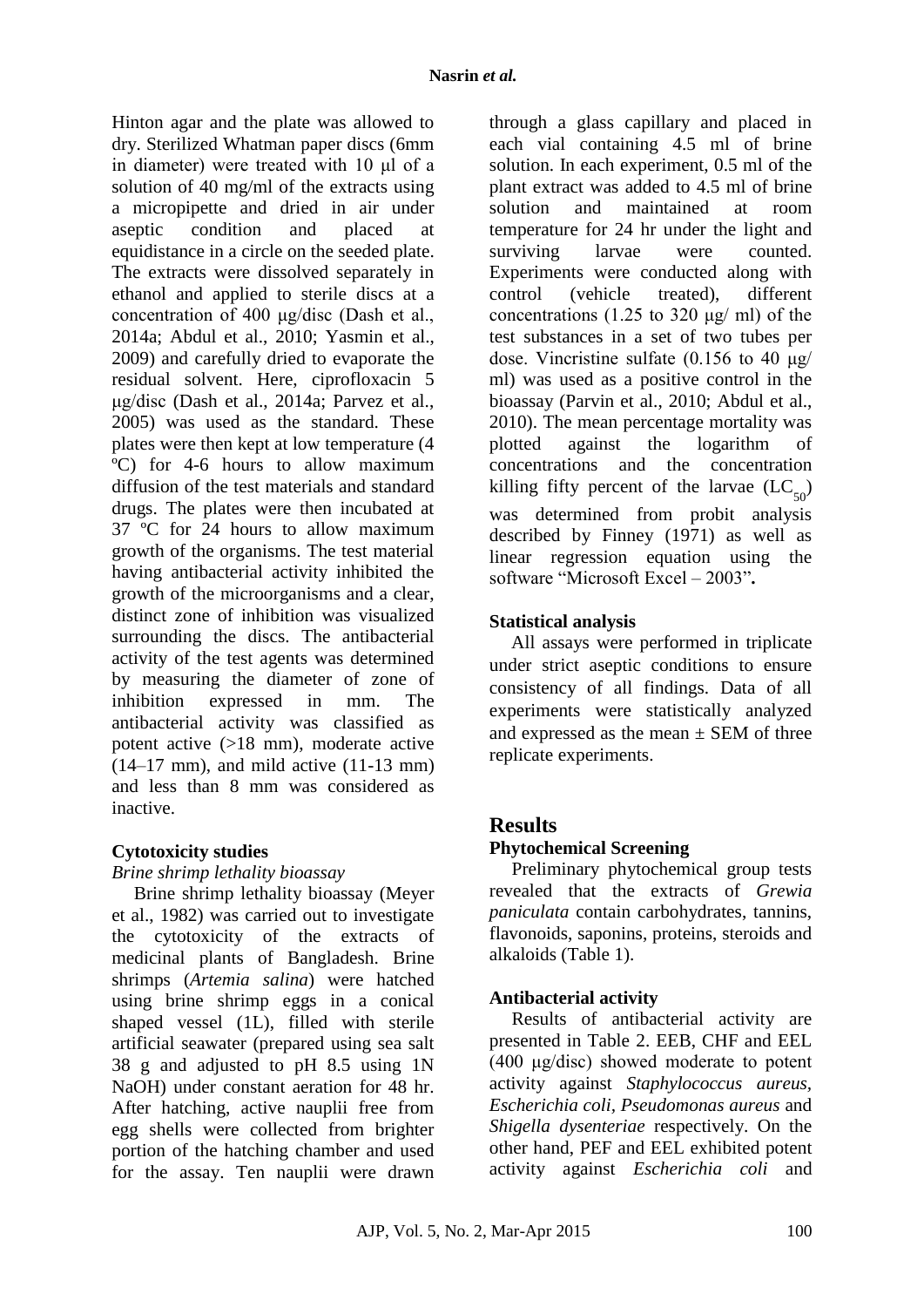*Shigella dysenteriae* respectively. CHF was inactive against *Bacillus cereus* and EEB was inactive against *Klebsiella pneumoniae.*Both *Bacillus cereus* and *Klebsiella pneumoniae* were not inhibited

by PEF and EEL. The EEB and EFB (400 μg/disc) exhibited highest activity against *Shigella dysenteriae* with a zone of inhibition of  $23\pm1.63$  mm and  $23\pm1.77$ mm respectively.

|  |  | Table 1. Results of phytochemical screening. |  |
|--|--|----------------------------------------------|--|
|--|--|----------------------------------------------|--|

| <b>Test</b>   | <b>EEB</b> | <b>PEF</b> | <b>CHF</b> | <b>EFB</b> | <b>EEL</b> |
|---------------|------------|------------|------------|------------|------------|
| Carbohydrates | $+$        | ٠          | $+$        | $+$        | ۰          |
| Tannins       | $\ddot{}$  | $\pmb{+}$  | $^{+}$     |            |            |
| Flavonoids    | +          | +          |            |            |            |
| Saponins      | $+$        |            |            |            |            |
| Proteins      |            |            |            |            |            |
| Steroids      | ÷          |            |            |            |            |
| Alkaloids     |            | $\ddot{}$  | $\ddot{}$  |            |            |
| Glycosides    |            |            |            |            |            |
| Glucosides    |            |            |            |            |            |
| Resins        |            |            |            |            |            |

 $(+)$  =Presence,  $(-)$  =Absence, EEB= Ethanol extract of bark, PEF= Petroether fraction of bark, CHF= Chloroform fraction of bark, EFB= Ethanol fraction of bark, EEL= Ethanol extract of leaf

| Microorganism           |                      | Determination of zone of inhibition in mm |                 |                      |                      |                      |
|-------------------------|----------------------|-------------------------------------------|-----------------|----------------------|----------------------|----------------------|
|                         | Cipro $5 \mu g/disc$ | EEB 400 $\mu$ g/disc                      | PEF 400 µg/disc | CHF $400 \mu g/disc$ | EFB 400 $\mu$ g/disc | EEL $400 \mu$ g/disc |
| <b>Gram positive</b>    |                      |                                           |                 |                      |                      |                      |
| Staphylococcus aureus   | $24 \pm 1.22$        | $19 \pm 0.81$                             | $10\pm0.81$     | $18 \pm 0.41$        | $8 \pm 0.41$         | $18 \pm 0.81$        |
| <b>Bacillius</b> cereus | $14+0.41$            | $9 + 0.41$                                | $\Omega$        | $\overline{0}$       | $8 + 0.71$           | $\mathbf{0}$         |
| <b>Gram negative</b>    |                      |                                           |                 |                      |                      |                      |
| Escherichia coli        | $24 \pm 0.81$        | 16±1.10                                   | $20 \pm 1.22$   | $17\pm1.10$          | $23 \pm 1.22$        | $14\pm0.41$          |
| Pseudomonas aureus      | $24 \pm 0.71$        | $18 + 1.87$                               | $9 \pm 0.41$    | $18 \pm 0.81$        | $10+0.41$            | $15 \pm 1.22$        |
| Shigelladysenteriae     | $23 \pm 1.63$        | $23 \pm 1.63$                             | $18+1.22$       | $15 \pm 1.63$        | $23 + 1.77$          | $14 \pm 1.41$        |
| Klebsiella pneumonia    | $14 \pm 1.47$        | $\mathbf{0}$                              | $\mathbf{0}$    | $10+1.22$            | $9 \pm 0.71$         | $\mathbf{0}$         |

Table 2. Antibacterial activity of different extracts of *Grewia paniculata.*

Values of the observed diameter zone of inhibition (mm). Incubation conditions for bacteria- 24 hours at  $37^{\circ}$ C. The assay was performed in triplicate and the results are the mean of three values  $\pm$  SEM. EEB =Ethanol extract of bark, PEF= Petroether fraction of bark, CHF=Chloroform fraction of bark, EFB=Ethanol fraction of bark and EEL=Ethanol extract of leaf, Cipro=Ciprofloxacin, 0=No zone of inhibition, a diameter less than 8 mm was considered inactive.

### **Cytotoxic activity**

### *Brine Shrimp Lethality Bioassay*

The degree of lethality shown by the extracts was found to be directly proportional to the concentration of the extract ranging from the lowest concentration (1.25  $\mu$ g/ml) to the highest concentration (320 μg/ml) (Table 3). The EFB was found to be maximally toxic to

brine shrimp nauplii, having  $LC_{50}$  values of 3.01  $\mu$ g/ml while the LC<sub>50</sub> of the reference anticancer drug vincristine sulphate was 0.52 μg/ml (Table 4). The rate of mortality of the nauplii found to be increased with increasing concentration of the sample (Table 3).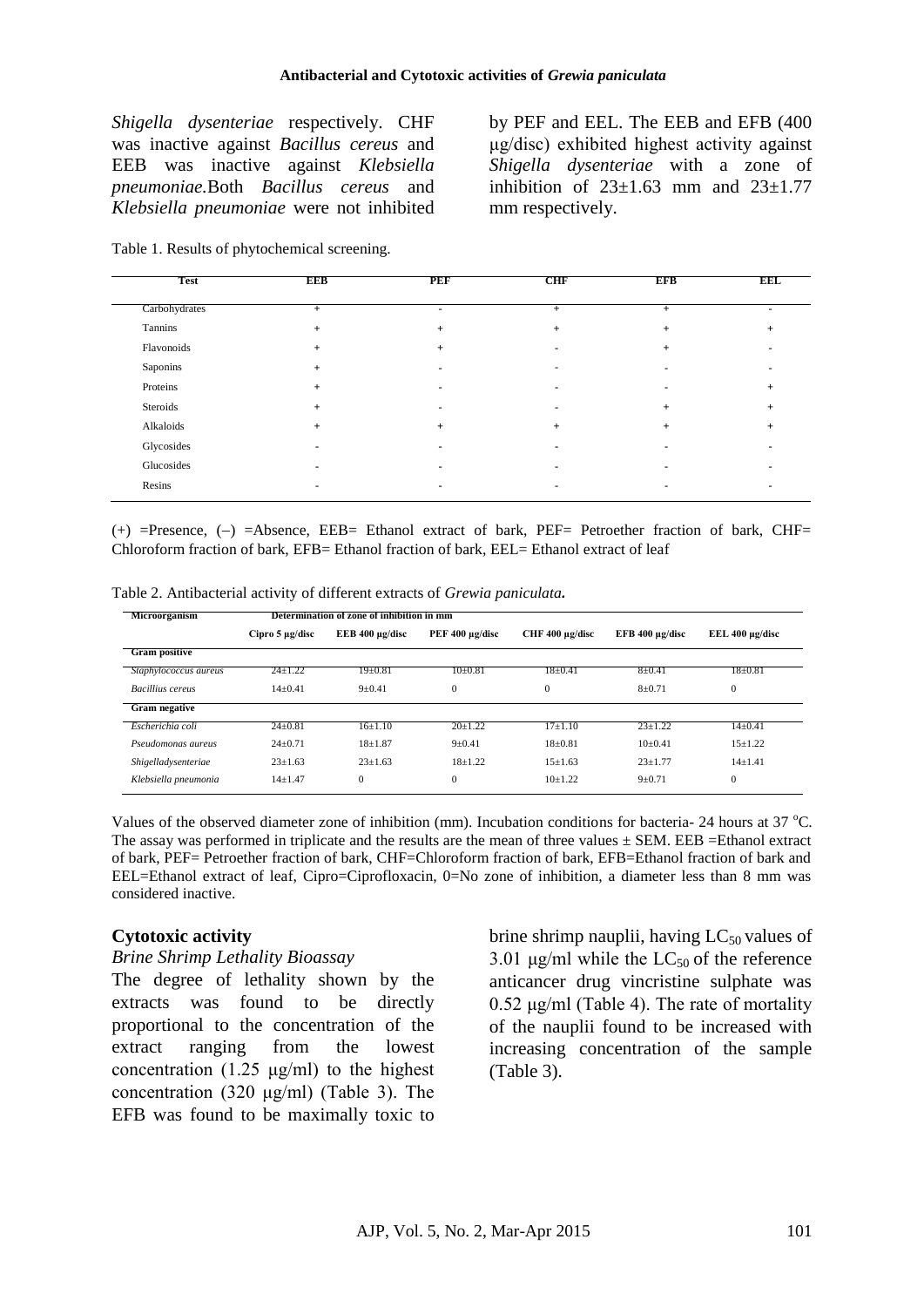#### **Nasrin** *et al.*

|                             |              |                    |     | Average no. of nauplii dead |        |        |     | <b>Percent of mortality</b> |        |                |     | <b>Vincristine Sulfate</b> |                                            |           |                          |                          |                      |
|-----------------------------|--------------|--------------------|-----|-----------------------------|--------|--------|-----|-----------------------------|--------|----------------|-----|----------------------------|--------------------------------------------|-----------|--------------------------|--------------------------|----------------------|
| Sample conc.<br>$(\mu g/m)$ | Log conc.    | No.ofnauplii taken | EEB | PEF                         | Ë      | EFB    | EEL | EEB                         | PEF    | <b>CHF</b>     | EFB | <b>EEL</b>                 | Std.Conc.<br>$(\mu \mathrm{g}/\mathrm{m})$ | Log conc. | nauplii<br>No.of<br>aken | dead<br>nauplii<br>No.of | mortality<br>$\%$ of |
| 1.25                        | 0.090        | $\theta$           | 3   | 3                           | 3      | 4      | 3   | 30                          | 30     | $\theta$       | 40  | $\theta$                   | 0.156                                      | $-0.806$  | 10                       | 3                        | 30                   |
| 2.5                         | 0.39         | $\overline{0}$     | 4   | 4.5                         | 3.5    | 5      | 4   | 40                          | 45     | 5              | 50  | $\theta$                   | 0.312                                      | $-0.505$  | 10                       | 4                        | 40                   |
| 5                           | 0.69         | $\theta$           | 4   | 5                           | 5.5    | 6      | 4   | 40                          | 50     | 5              | 60  | $\theta$                   | 0.625                                      | $-0.204$  | 10                       | 5                        | 50                   |
| 10                          | $\mathbf{1}$ | $\theta$           | 5   | 5.5                         | 5.5    | 6.5    | 5   | 50                          | 55     | 5              | 65  | $\theta$                   | 1.25                                       | 0.096     | 10                       | 6                        | 60                   |
| ${\bf 20}$                  | 1.30         | $\theta$           | 6.5 | 6                           | 5.5    | 6.5    | 6   | 65                          | 60     | 5              | 65  | $\overline{0}$             | $2.5\,$                                    | 0.397     | 10                       | 8                        | 80                   |
| 40                          | 1.60         | $\theta$           | 6.5 | 6.5                         | 6      | 6.5    | 6.5 | 65                          | 65     | $\theta$       | 65  | 5                          | 5                                          | 0.698     | 10                       | 9                        | 90                   |
| 80                          | 1.90         | $\overline{0}$     | 7.5 | 6.5                         | $\tau$ | 8      | 6.5 | 75                          | 65     | $\overline{0}$ | 80  | 5                          | 10                                         | 1         | 10                       | 10                       | 100                  |
| 160                         | 2.20         | $\overline{0}$     | 8.5 | 8                           | 7.5    | $10\,$ | 8   | 85                          | $80\,$ | 5              | 100 | $\overline{0}$             | 20                                         | 1.310     | 10                       | 10                       | 100                  |
| 320                         | 2.50         | $\theta$           | 9   | 8.5                         | 8      | 10     | 8   | 90                          | 85     | $\overline{0}$ | 100 | $\theta$                   | 40                                         | 1.602     | 10                       | 10                       | 100                  |

Table 3.Effects of different extracts of *Grewia paniculata* on brine shrimp lethality test in *Artemia salina*.

EEB=Ethanol extract of bark, PEF= Petroether fraction of bark, CHF=Chloroform fraction of bark, EFB=Ethanol fraction of bark and EEL=Ethanol extract of leaf.

| <b>Sample</b>        | $LC_{50}$ (µg/ml) | <b>Regression equation</b> | $\mathbf{R}^2$ |
|----------------------|-------------------|----------------------------|----------------|
| <b>EEB</b>           | 7.94              | $y = 25.46x + 26.86$       | 0.979          |
| PEF                  | 6.76              | $y = 20.20x + 33.15$       | 0.956          |
| <b>CHF</b>           | 8.5               | $y = 19.65 + 31.65$        | 0.931          |
| <b>EFB</b>           | 3.01              | $y = 23.80x + 38.47$       | 0.913          |
| EEL                  | 9.5               | $y = 21.31x + 28.93$       | 0.968          |
| Vincristine sulphate | 0.524             | $y = 32.61x+59.22$         | 0.942          |

Table 4. Results of different extracts of *Grewia paniculata* on *Artemia salina.*

EEB=Ethanol extract of bark, PEF= Petroether fraction of bark, CHF=Chloroform fraction of bark, EFB=Ethanol fraction of bark and EEL=Ethanol extract of leaf.

## **Discussion**

Antibacterial activity of ethanolic and partially extracted products of *Grewia paniculata* was examined and found to exhibit moderate to potent antibacterial activity at 400 μg/disc dose level against gram positive and gram negative organisms which has been depicted in the (Table 2).

Preliminary phytochemical group tests revealed that the extracts of *Grewia* *paniculata* contain carbohydrates, tannins, flavonoids, saponins, proteins, steroids and alkaloids (Table 1). Some of the phytochemical compounds e.g. glycoside, saponin, tannin, flavonoids, terpenoid, alkaloids, have been variously reported to have antimicrobial activity (Okekeet al., 2001; Ebi and Ofoefule, 1997).

The extract of this plant also possesses alkaloidal substances which have biological activities. The presence of flavonoids, tannins and alkaloids in the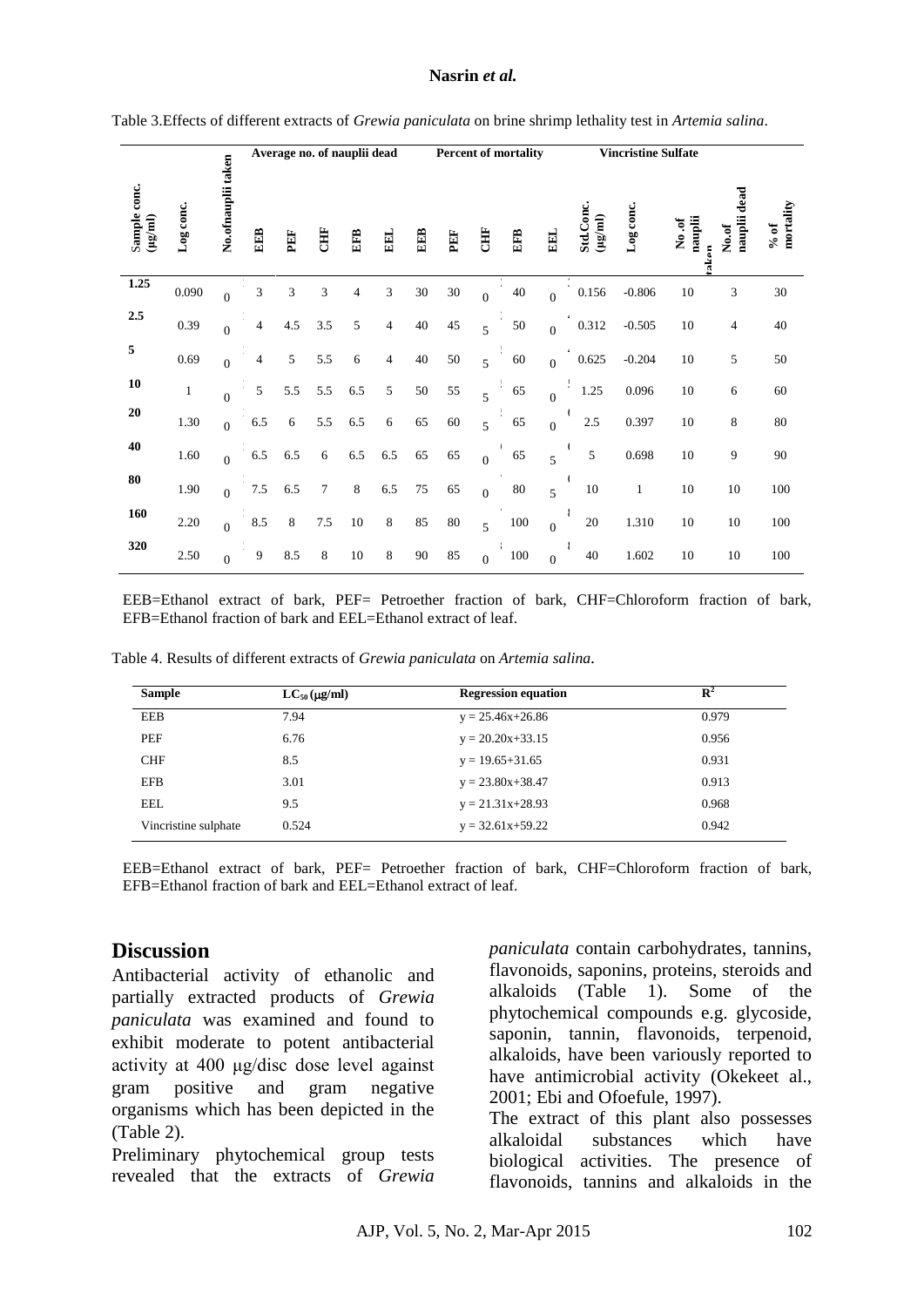extract may be responsible for activity against these microorganisms. In our study, some of the bacterial strains did not respond to crude extracts, whereas the fractions showed broad-spectrum activity against multiple strains. This might be due to masking of antibacterial activity by the presence of some inhibitory compounds or factors in the extract or synergism by the presence of some compounds or factors in the extract (Choudhury et al., 2005). The variation of antibacterial activity of our extracts might be due to distribution of antimicrobial substances, which varied from fraction to fraction of the crude extract. Similar observations were made by Vlachos et al.(1997) who found that fractionation of crude extracts tested enhanced their activity against both gram negative as well as the resistant gram positive pathogens. Brine shrimp lethality bioassay is a rapid and comprehensive bioassay for the bioactive compound of the natural and synthetic origin (McLaughlin et al., 1998). By this method, natural product extracts, fractions as well as the pure compounds can be tested for their bioactivity. In this method, *in vivo* lethality in a simple zoological organism (Brine shrimp nauplii) is used as a favorable monitor for screening and fractionation in the discovery of new bioactive natural products. This bioassay indicates cytotoxicity as well as a wide range of pharmacological activities such as antimicrobial, antiviral, pesticidal and antitumor etc. of the compounds (Meyer et al., 1982). The degree of lethality was directly proportional to the concentration of the extract ranging from significantly with the lowest concentration (1.25μg/ml) to highly significant with the highest concentration (320µg/ml). Maximum mortalities took place from the concentration 320µg/ml, whereas least mortalities were at 1.25 µg/ml concentration. In other words, mortality increased gradually with the increase in concentration of the test samples (Table 3). In brine shrimp lethality bioassay, the EEB, PEF, CHF, EFB and EEL exhibited moderate cytotoxic activity whose  $LC_{50}$  values were 7.94, 6.76, 8.5, 3.01 and 9.5 μg/ml respectively whereas the  $LC_{50}$  value of vincristine sulfate was 0.52 μg/ml (Table 4). So, it can be well predicted that the crude ethanolic extract and its different partitioning fractions possess cytotoxic principles and have considerable cytotoxic potency.

Overall, the plant extract possesses moderate to potent antibacterial and moderate cytotoxic effects and may have potential bioactive principles. While the brine shrimp lethality assay may be inadequate for elucidation of mechanism of action, yet is a convenient way of monitoring biological activities of plant used in traditional medicine. The result of this study justifies the use of the *Grewia paniculata* by traditional healers in Bangladesh. Our results indicate the plant extract to be moderately toxic. There is need for further studies on this plant to ascertain the active compound(s) and its true toxicity so as to maximize the widely used medicinal plant in development of antibacterial drugs.

## **Acknowledgement**

The authors are acknowledging to the director of the Institute of Nutrition and Food Science (INFS), University of Dhaka, Bangladesh, for supplying microorganisms and the National Herbarium of Bangladesh for identifying the plant sample.

## **Conflict of interest**

The authors report no conflicts of interest. The authors alone are responsible for the content and writing of the paper. All listed authors read and approved the final manuscript.

# **References**

Ajay KK, Lokanatha RMK, Umesha KB. 2002. Evaluation of antibacterial activity of 3, 5-dicyano-4, 6-diaryl-4-ethoxycarbonylpiperid-2-ones. J Pharm Biomed Ans, 27: 837-840.